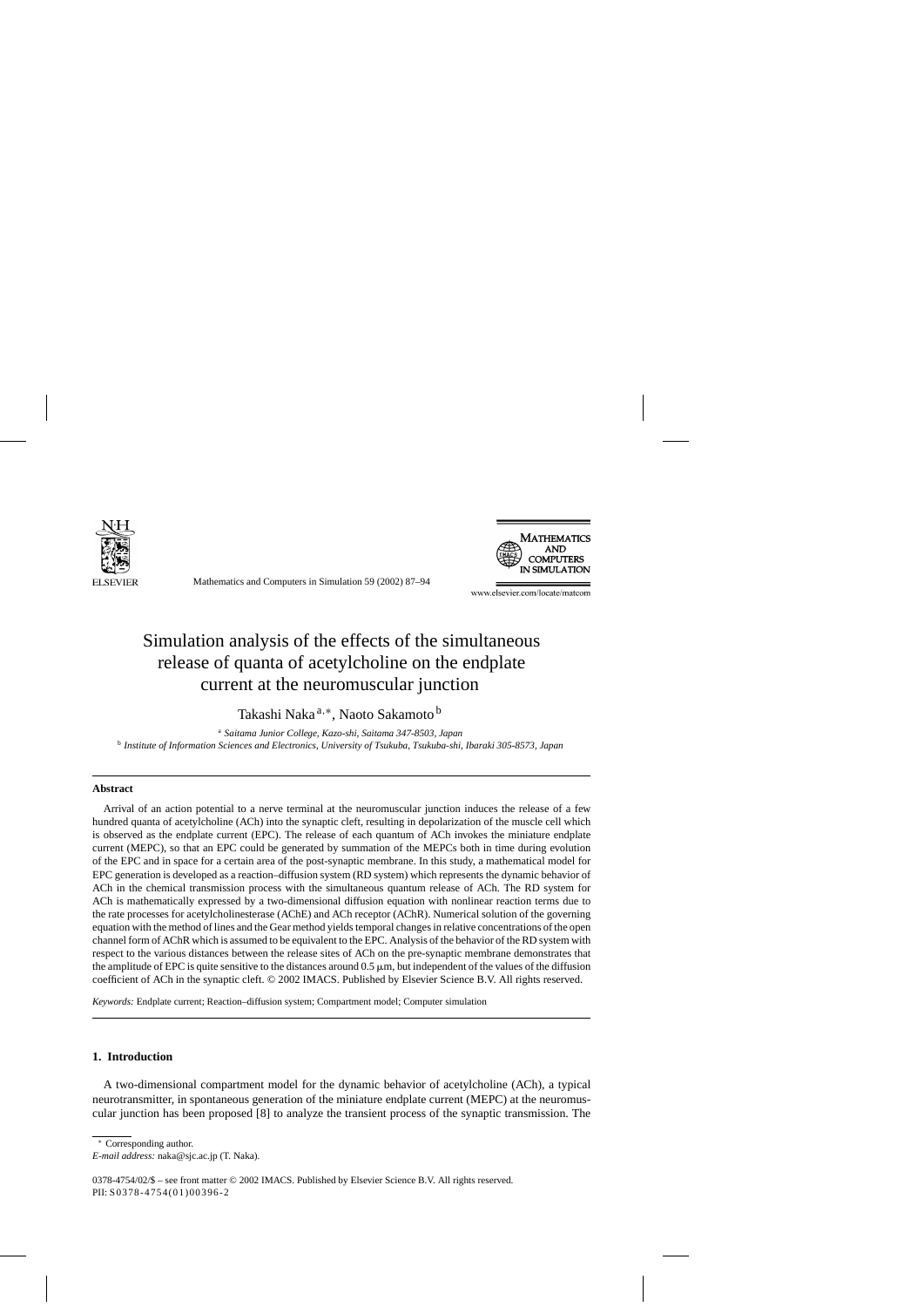model is formulated in a polar coordinate system of the radial and transverse axes to express the respective diffusion process of ACh in the axis-symmetrical disc which represents a certain effective space in the synaptic cleft for the generation of MEPC. It is revealed from the analysis with this model that the radial diffusion process of ACh has more distinctive effects on spontaneous generation of the MEPC than the transverse diffusion process, so that even the homogeneous state is apparently allowed in the transverse direction. This model is also applied to examine the functional significance of the specific structures of the junctional folds [5] and of the synaptic vesicles [7] at the neuromuscular junction. The neurotransmitter release mechanism is further analyzed with the model through evaluation of the characteristic parameters of MEPC [6].

In this study, the compartment model is modified to delineate the process for the generation of the endplate current (EPC) comprised of a number of MEPCs in response to the respective quantal release of ACh. Instead of the polar coordinate system, the Cartesian coordinate system with the two orthogonal axes in a square plate of the synaptic cleft is employed to represent the dynamic behavior of multiple MEPCs. Diffusion of ACh takes place in the longitudinal directions and the homogeneous concentration of ACh is assumed in the transverse direction. The effects of the density of the quantal release of ACh on generation of the EPC are analyzed with the model, revealing that the change in the distance between the release sites of ACh on the pre-synaptic membrane has significant effects on the amplitude of EPC regardless of the values of the diffusion coefficient of ACh in the synaptic cleft.

### **2. Construction of the model**

### *2.1. Mechanisms for ACh release and transmission in the synaptic cleft*

An action potential arrives at the nerve terminal, inducing the release of a few hundred quanta of ACh into the synaptic cleft. The ACh molecules released diffuse in the synaptic cleft, undergoing hydrolysis by acetylcholinesterase (AChE), and binding with ACh receptor (AChR) to alter the ionic permeability of the muscle cell membrane. This change results in depolarization of the muscle cell which is observed as the EPC. The EPC could be considered as the sum of the MEPCs invoked by respective release of a quantum of ACh both in time during evolution of the EPC and in space for a certain area of the post-synaptic membrane. Though three dimensions in space are required to represent the summation of MEPC in time and in space, the assumption of simultaneous release of all quanta of ACh allows formulation of the EPC generation process in the two-dimensional compartment model with Cartesian coordinate system.

In a reaction–diffusion system (RD system) as illustrated in Fig. 1, the ACh concentration  $A(x, y, t)$  is assumed to vary with time  $t$  and point  $(x, y)$  in a space of square plate of the synaptic cleft with the side length 2*L* and height w. The homogeneous concentration of ACh in the transverse direction is assumed, and this is justified with the analysis of the dynamic behavior of ACh previously described [8]. Instead of the polar coordinate system in an axis-symmetrical disc, which has been used to formulate the RD system of MEPC, the model is constructed with the Cartesian coordinate system in a space of square plate which is suitable to fill up the space of the synaptic cleft with the multiple quantal releases of ACh corresponding to the EPC.

The ACh molecules are released into the synaptic cleft from the narrow pore formed by the fusion process of a synaptic vesicle with the pre-synaptic membrane. After the localized influx from a synaptic vesicle through a square area with the side length of 2*d* on the pre-synaptic membrane, the ACh molecules